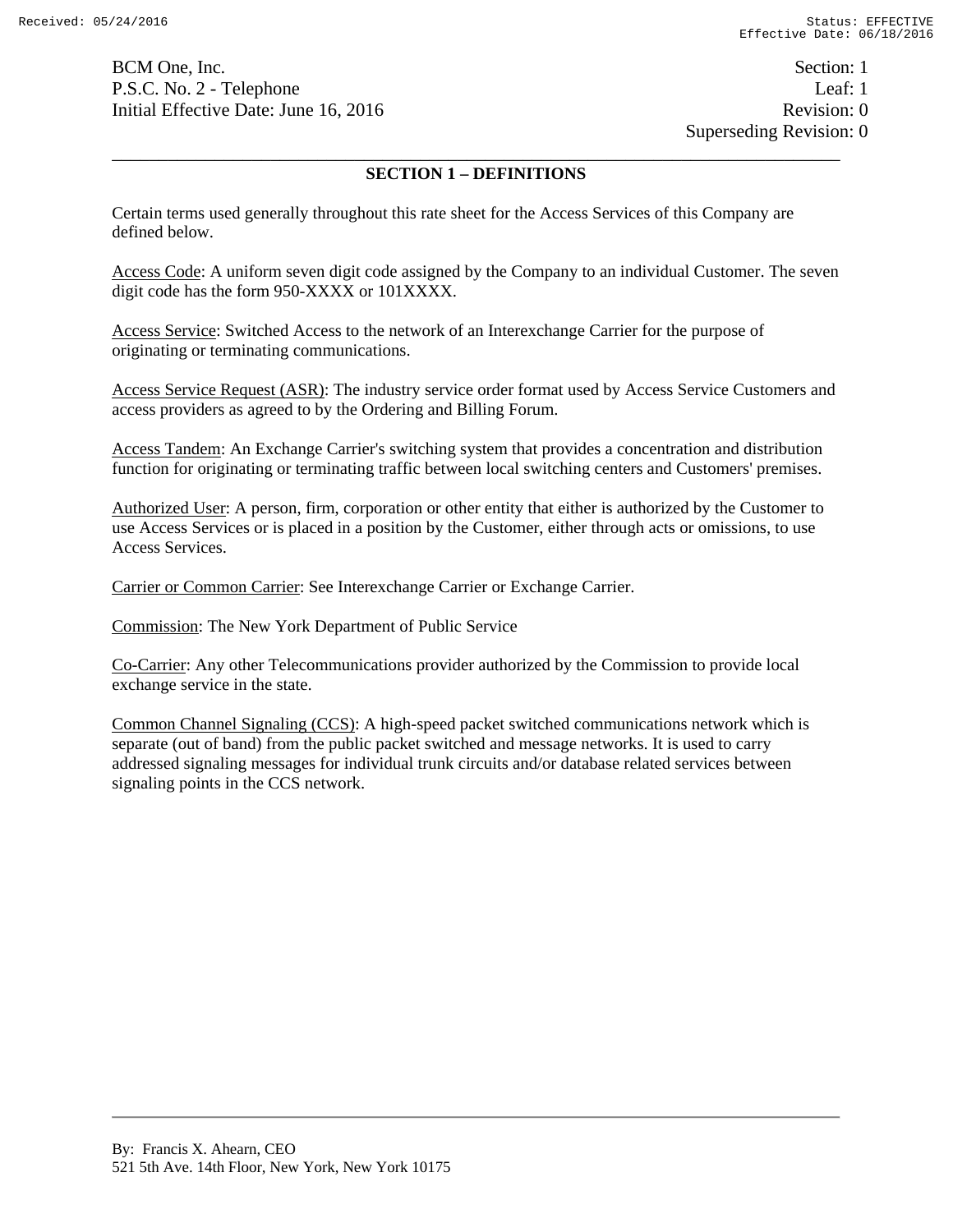BCM One, Inc. Section: 1 P.S.C. No. 2 - Telephone Leaf: 2 Initial Effective Date: June 16, 2016 **Revision: 0** Revision: 0

### \_\_\_\_\_\_\_\_\_\_\_\_\_\_\_\_\_\_\_\_\_\_\_\_\_\_\_\_\_\_\_\_\_\_\_\_\_\_\_\_\_\_\_\_\_\_\_\_\_\_\_\_\_\_\_\_\_\_\_\_\_\_\_\_\_\_\_\_\_\_\_\_\_\_\_\_\_\_ **SECTION 1 - DEFINITIONS, (Cont'd.)**

Company: BCM One, Inc. or BCM, issuer of this rate sheet

Constructive Order: Delivery of calls to or acceptance of calls from the Company's End User locations over Company-switched local exchange services constitutes a Constructive Order by the Customer to purchase switched access services as described herein. Similarly the selection by a Company's End User of the Customer as the presubscribed IXC constitutes a Constructive Order of switched access by the Customer.

Customer: The person, firm, corporation or other entity which orders Service and is responsible for the payment of charges and for compliance with the Company's rate sheet regulations. The Customer could be an interexchange carrier, a wireless provider, or any other carrier authorized to operate in the state.

8YY Data Base Access Service: The term "8YY Data Base Access Service" denotes a toll-free originating Trunkside Access Service when the 8YY Service Access Code (i.e., 800, 822, 833, 844, 855, 866, 877, or 888 as available) is used.

End User: Any individual, association, corporation, governmental agency or any other entity other than an Interexchange Carrier which subscribes to intrastate service provided by an Exchange Carrier.

Entrance Facility: A trunk facility connecting the Customer's point of presence with the local switching center.

Exchange Carrier: Any individual, partnership, association, joint-stock company, trust, governmental entity or corporation engaged in the provision of local exchange telephone service.

Firm Order Confirmation (FOC): Acknowledgment by the Company of receipt of an Access Service Request from the Customer and commitment by the Company of a Service Date.

Individual Case Basis: A service arrangement in which the regulations, rates and charges are developed based on the specific circumstances of the Customer's situation.

Inter-MTA Traffic - Wireless traffic originating on the network of a CMRS provider within one MTA and terminating to the Company's end-user subscribers in another MTA.

Intra-MTA Traffic - Wireless traffic originating on the network of a CMRS provider within a MTA and terminating to the Company's end-user subscribers in the same MTA.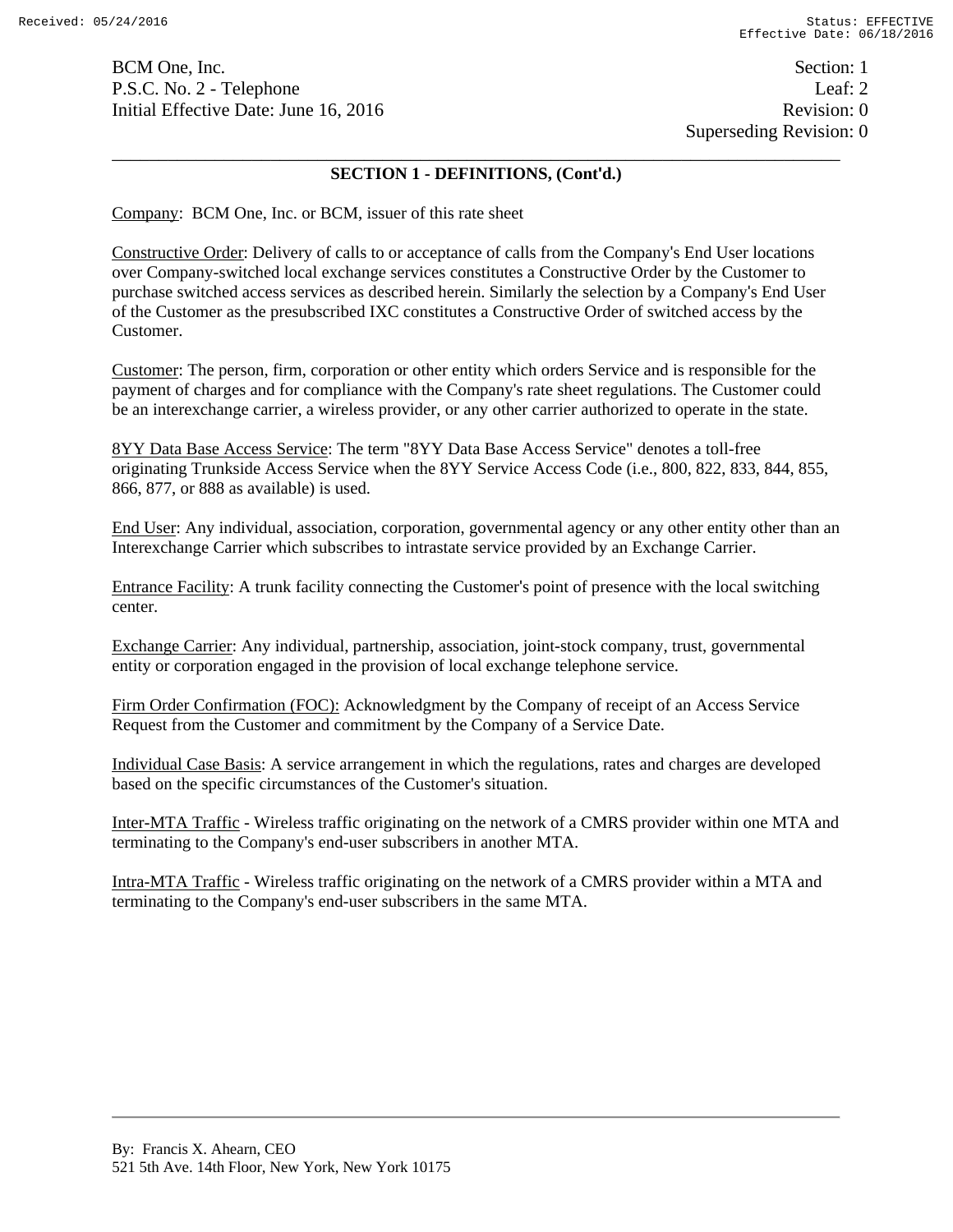BCM One, Inc. Section: 1 P.S.C. No. 2 - Telephone Leaf: 3 Effective Date: July 16, 2016 Revision: 1

 Superseding Revision: 0 \_\_\_\_\_\_\_\_\_\_\_\_\_\_\_\_\_\_\_\_\_\_\_\_\_\_\_\_\_\_\_\_\_\_\_\_\_\_\_\_\_\_\_\_\_\_\_\_\_\_\_\_\_\_\_\_\_\_\_\_\_\_\_\_\_\_\_\_\_\_\_\_\_\_\_\_\_\_

### **DEFINITIONS, (Cont'd.)**

Interexchange Carrier (IXC) or Interexchange Common Carrier: Any individual, partnership, association, joint stock company, trust, governmental entity or corporation engaged in state or foreign communication for hire by wire or radio, between two or more exchanges.

LATA: A local access and transport area established pursuant to the Modification of Final Judgment entered by the United States District Court for the District of Columbia in Civil Action No. 82-0192 for the provision and administration of communications services.

Line Information Data Base (LIDB) : The data base which contains base information such as telephone numbers, calling card numbers and associated billed number restriction data used in connection with the validation and billing of calls.

Local Access: The connection between a Customer's premises and a point of presence of the Exchange Carrier.

Local Switching Center: The switching center where telephone exchange service Customer station Channels are terminated for purposes of interconnection to each other and to interoffice Trunks.

Local Traffic: Traffic is "Local Traffic" under this rate sheet is: (i) the call originates and terminates in the same exchange area; or (ii) the call originates and terminates within different BCM Exchanges that share a common mandatory local calling area, e.g., a mandatory Extended Local Calling Service (ELCS) or Extended Area Service areas (EAS) or other like types of mandatory local calling scopes.

Meet Point: A point of interconnection that is not an end office or tandem.

Meet Point Billing: The arrangement through which multiple Exchange Carriers involved in providing Access Services, divide the ordering, rating, and billing of such services on a proportional basis, so that each Exchange Carrier involved in providing a portion of the Access Service agrees to bill under its respective rate sheet.

Mobile Telephone Switching Office: Location where the wireless Customer maintains a facility for purposes of interconnecting to the Company's Network.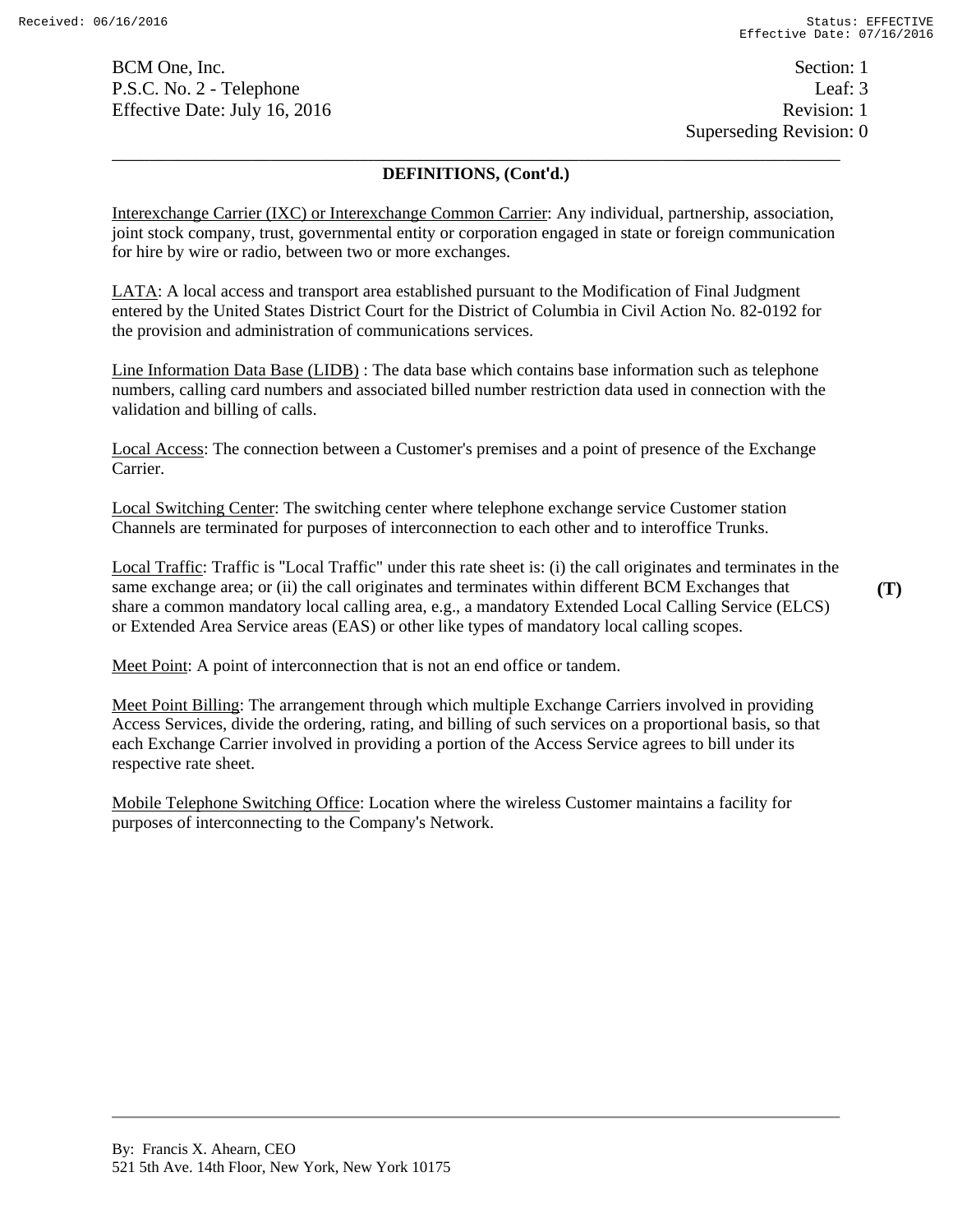BCM One, Inc. Section: 1 P.S.C. No. 2 - Telephone Leaf: 4 Initial Effective Date: June 16, 2016 Revision: 0

 Superseding Revision: 0 \_\_\_\_\_\_\_\_\_\_\_\_\_\_\_\_\_\_\_\_\_\_\_\_\_\_\_\_\_\_\_\_\_\_\_\_\_\_\_\_\_\_\_\_\_\_\_\_\_\_\_\_\_\_\_\_\_\_\_\_\_\_\_\_\_\_\_\_\_\_\_\_\_\_\_\_\_\_

#### **SECTION 1 - DEFINITIONS, (Cont'd.)**

Mutual Traffic Exchange: A compensation arrangement between certified local exchange service providers where local exchange service providers pay each other "in kind" for terminating local exchange traffic on the other's network.

Network Services: The Company's telecommunications Access Services offered on the Company's Network.

Non-Recurring Charges: The one-time initial charges for services or facilities, including but not limited to charges for construction, installation, or special fees, for which the Customer becomes liable at the time the Service Order is executed.

Off-Hook: The active condition of Switched Access or a telephone exchange service line.

Optional Expanded Area Service Traffic (OEAS): Optional service found in large urban areas financed by separate charge on end users that elect service as defined by a tariffed approved by the Commission.

On-Hook: The idle condition of switched access or a telephone exchange service line.

Out of Band Signaling: An exchange access signaling feature which allows customers to exchange call control and signaling information over a communications path which is separate from the message path.

Point of Presence: Location where the Customer maintains a facility for purposes of interconnecting to the Company's Network.

Premises: The space occupied by a Customer or Authorized User in a building or buildings or on contiguous property (except railroad rights-of-way, etc.).

Presubscription: An arrangement whereby an End User may select and designate to the Company an Interexchange Carrier (IXC) or Carriers it wishes to access, without an Access Code, for completing both intraLATA toll calls and/or interLATA calls. The selected IXC(s) are referred to as the End User's Primary Interexchange Carrier (PIC).